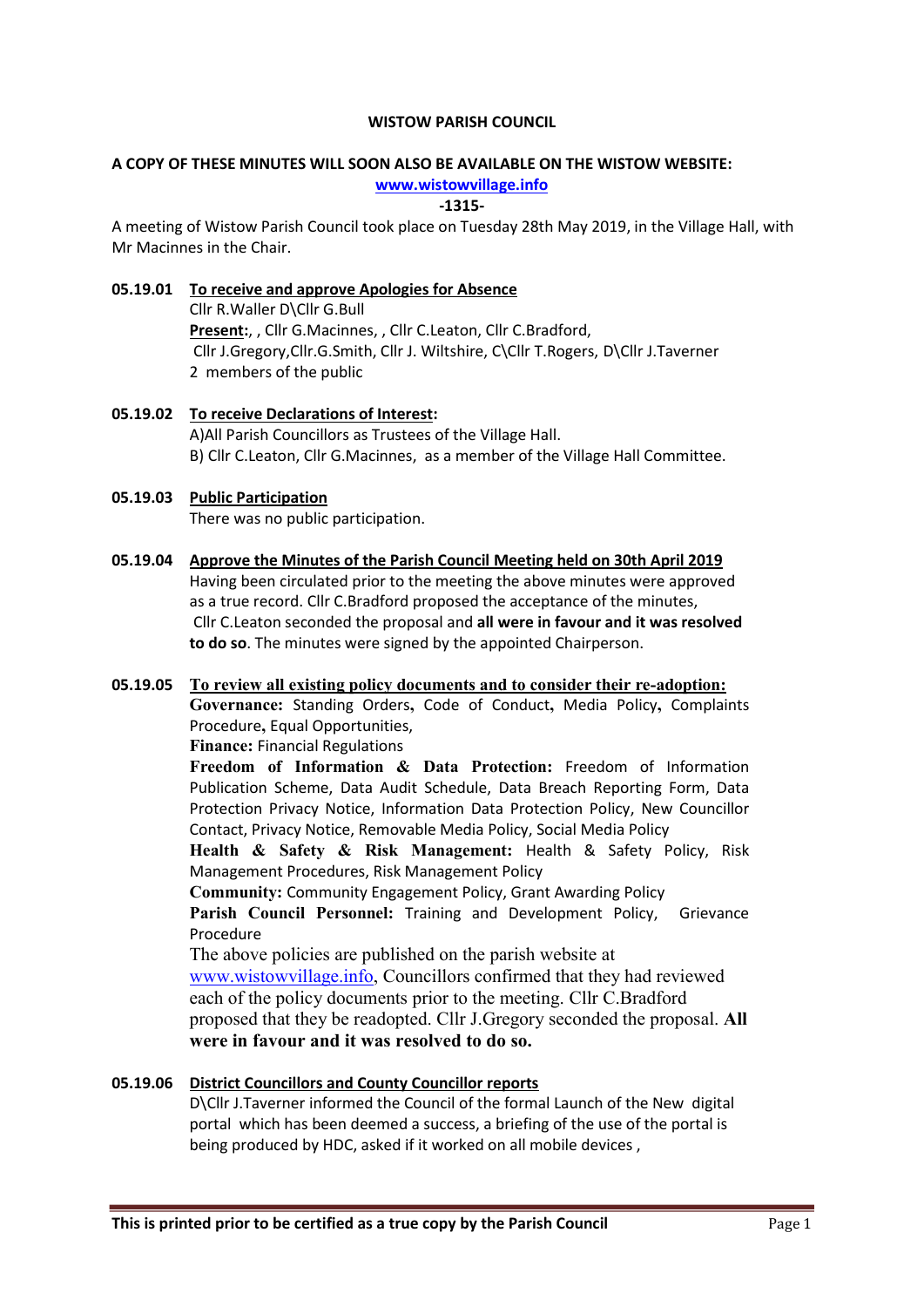### -1316-

D\Cllr J.Taverner stated, it should work on all devices. Asked by a member about the Litter not being picked up after the litter pick, D\Cllr J.Taverner stated she would look into the issue.

C\ Cllr T. Rogers stated that a deficit of 4.5Million for the year 2019/20 has been recognised this is due to ASC and children services, Calls to the call centre have increased and is being reviewed, applications for Social workers have increased which will relieve some pressure.

## 05.19.07 Matters arising or carried forward from the previous meeting.

- 05.19.07.1 Members discussed the aging street lighting and obsolete infrastructure, it was proposed by Cllr G. Macinnes and seconded by the Cllr C. Leaton that a public meeting be arranged and a flyer sent out to all residents Cllr G. Macinnes has produced the flyer and is awaiting the printing before delivery. All members were in favour and it was resolved to do so.
- 05.19.07.2 A yearly Plan was discussed by members and several ideas have come forward Cllr G.Smith will collate the ideas and submit them in writing to the clerk and bring them to the next meeting.
- 05.19.08 Notification of planning items. No Planning applications have been received

## 05.19.09 Finance

To approve accounts for payment: 28th May 2019

| Date       | <b>Ref No</b> | Payee             | <b>Description</b>    | Amount |
|------------|---------------|-------------------|-----------------------|--------|
| 28/05/2019 |               | <b>CGM</b>        | <b>Grass Cutting</b>  | 621.60 |
| 28/05/2019 |               | <b>Mr Yardley</b> | <b>Internal Audit</b> | 60.00  |
| 28/05/2019 |               | <b>Mr Tew</b>     | <b>Clerks Wages</b>   | 309.00 |

To note income received: Members to note that no income was received for May 2019, however the remittance slips for the precept and CCC Grass cutting have been received, the clerk is awaiting Bank statement to confirm and should be reconciled for the next meeting.

Cllr C.Bradford proposed that the accounts be approved for payment. Cllr C.Leaton seconded the proposal, all were in favour and it was resolved to do so. . Cllr C.Leaton signed the list of payments on the agenda.

#### 05.19.10. 05.19.10.1 05.19.10.2 Traffic, Highways & Road Safety. Members Noted the repairs to Manor Street and Parsonage Street had made a big difference to both pedestrians and car users. The Chevron Sign Reported to CCC on the approach to the village just before the bridge, CCC have acknowledged the issue and are awaiting parts to carry out the repair.